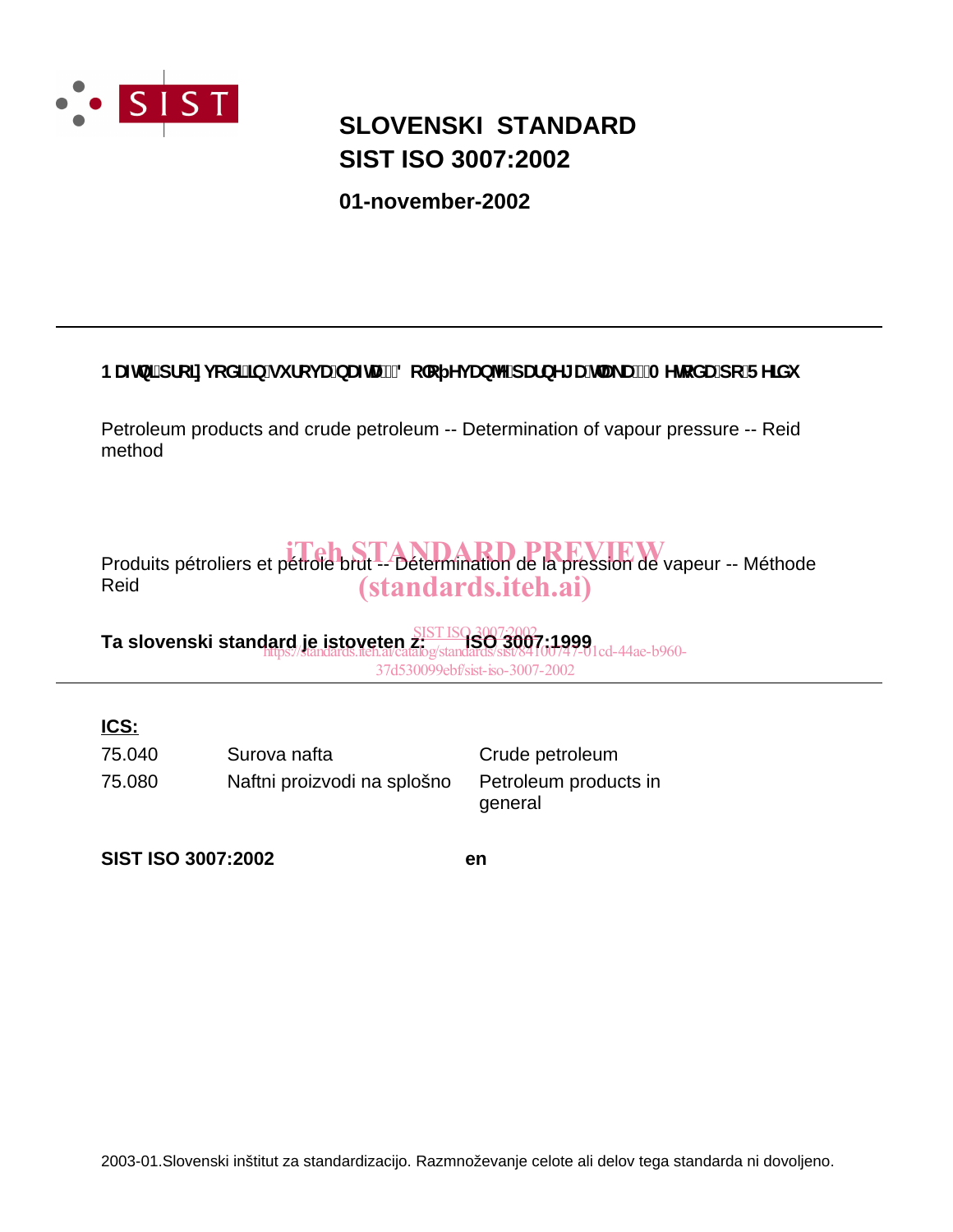

# iTeh STANDARD PREVIEW (standards.iteh.ai)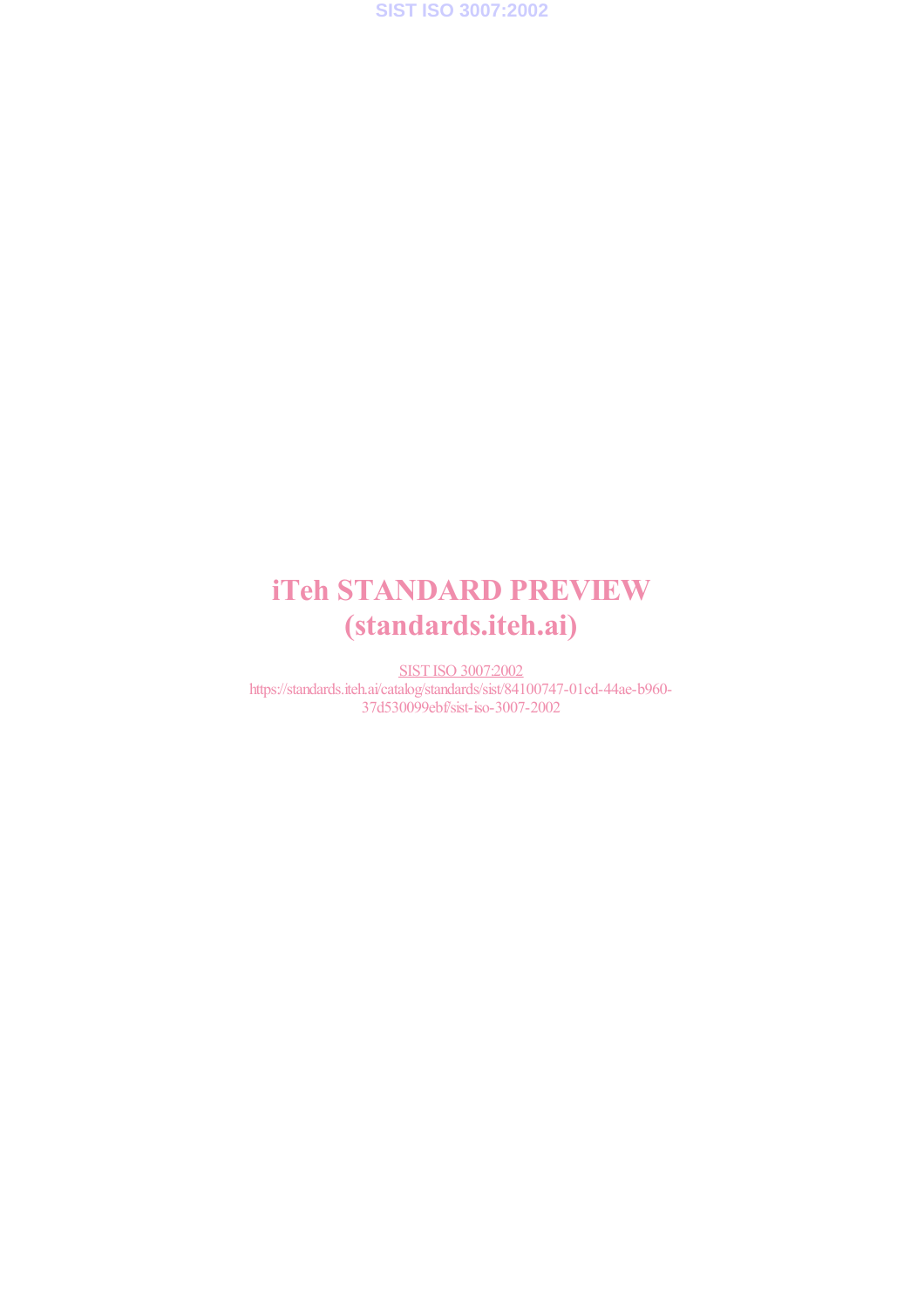

# INTERNATIONAL **STANDARD**

**ISO 3007**

Third edition 1999-10-15

# **Petroleum products and crude petroleum — Determination of vapour pressure — Reid method**

Produits pétroliers et pétrole brut — Détermination de la pression de vapeur — Méthode Reid iTeh STANDARD PREVIEW

# (standards.iteh.ai)

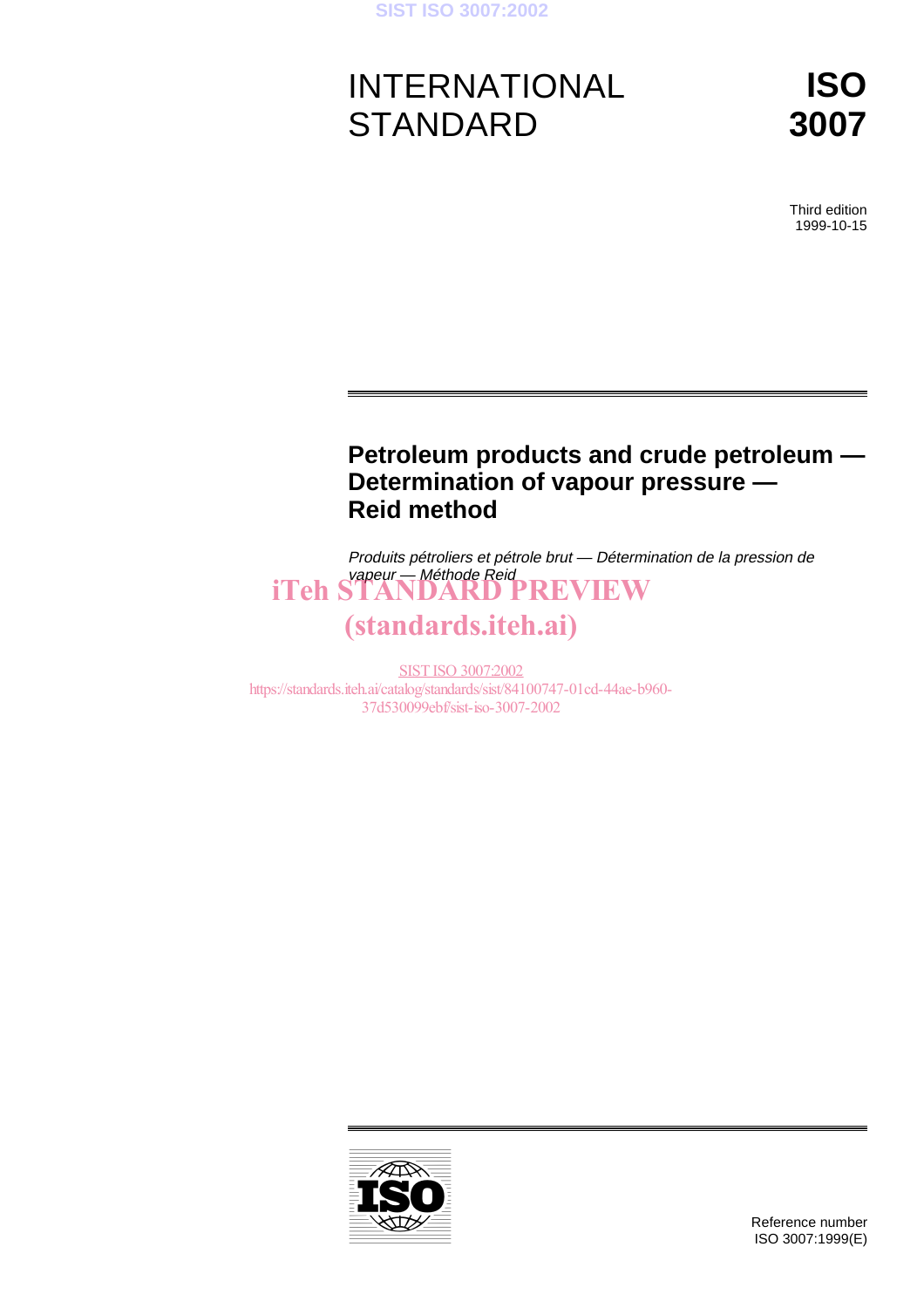### **SIST ISO 3007:2002**

# **Contents**

| https://standards.iteh.ai/catalog/standards/sist/84100747-01cd-44ae-b960- |  |
|---------------------------------------------------------------------------|--|
|                                                                           |  |
|                                                                           |  |
|                                                                           |  |
|                                                                           |  |
|                                                                           |  |
|                                                                           |  |
|                                                                           |  |
|                                                                           |  |
|                                                                           |  |

C ISO 1999

International Organization for Standardization<br>Case postale 56 • CH-1211 Genève 20 • Switzerland Internet iso@iso.ch

Printed in Switzerland

All rights reserved. Unless otherwise specified, no part of this publication may be reproduced or utilized in any form or by any means, electronic or mechanical, including photocopying and microfilm, without permission in writing from the publisher.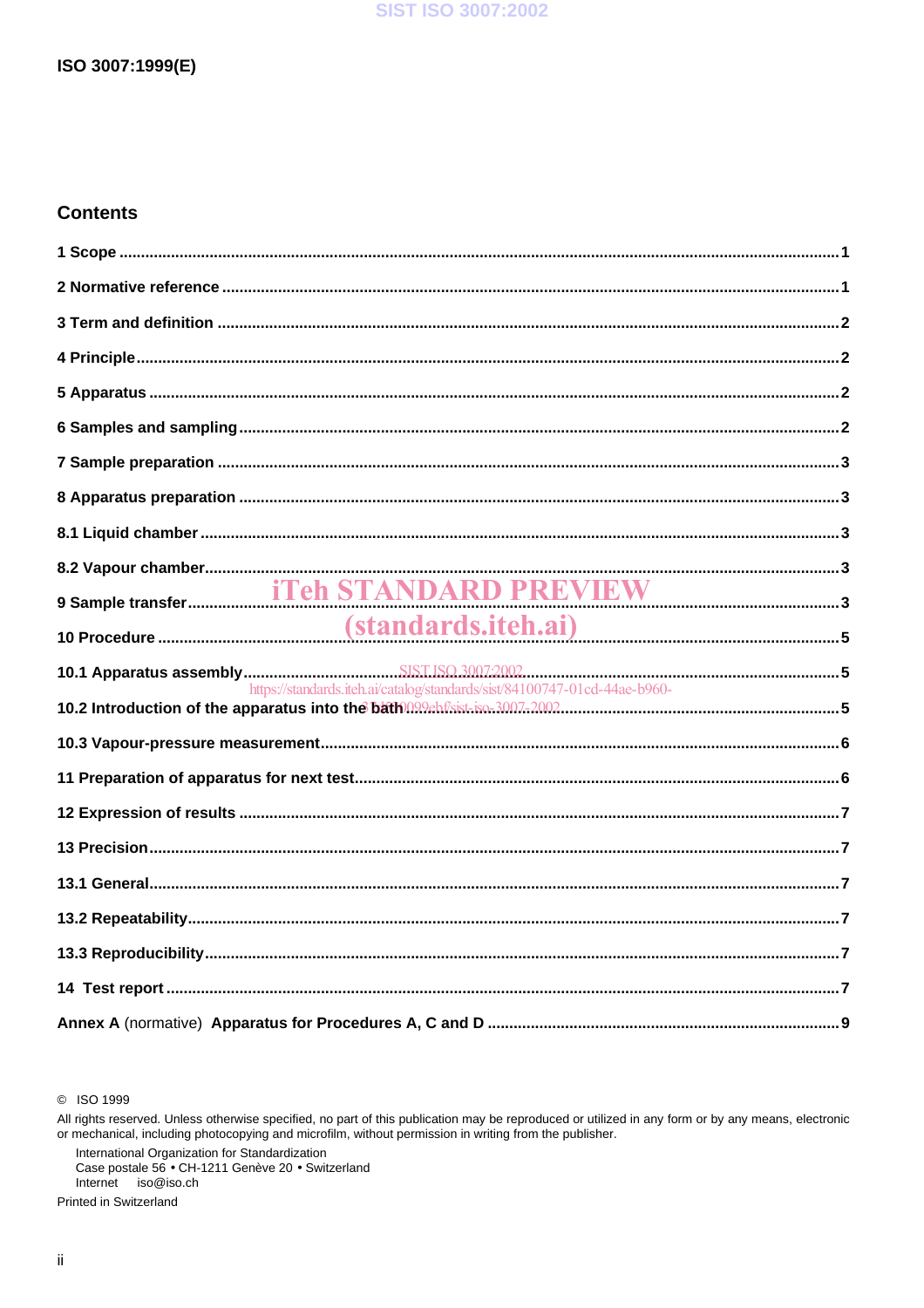# iTeh STANDARD PREVIEW (standards.iteh.ai)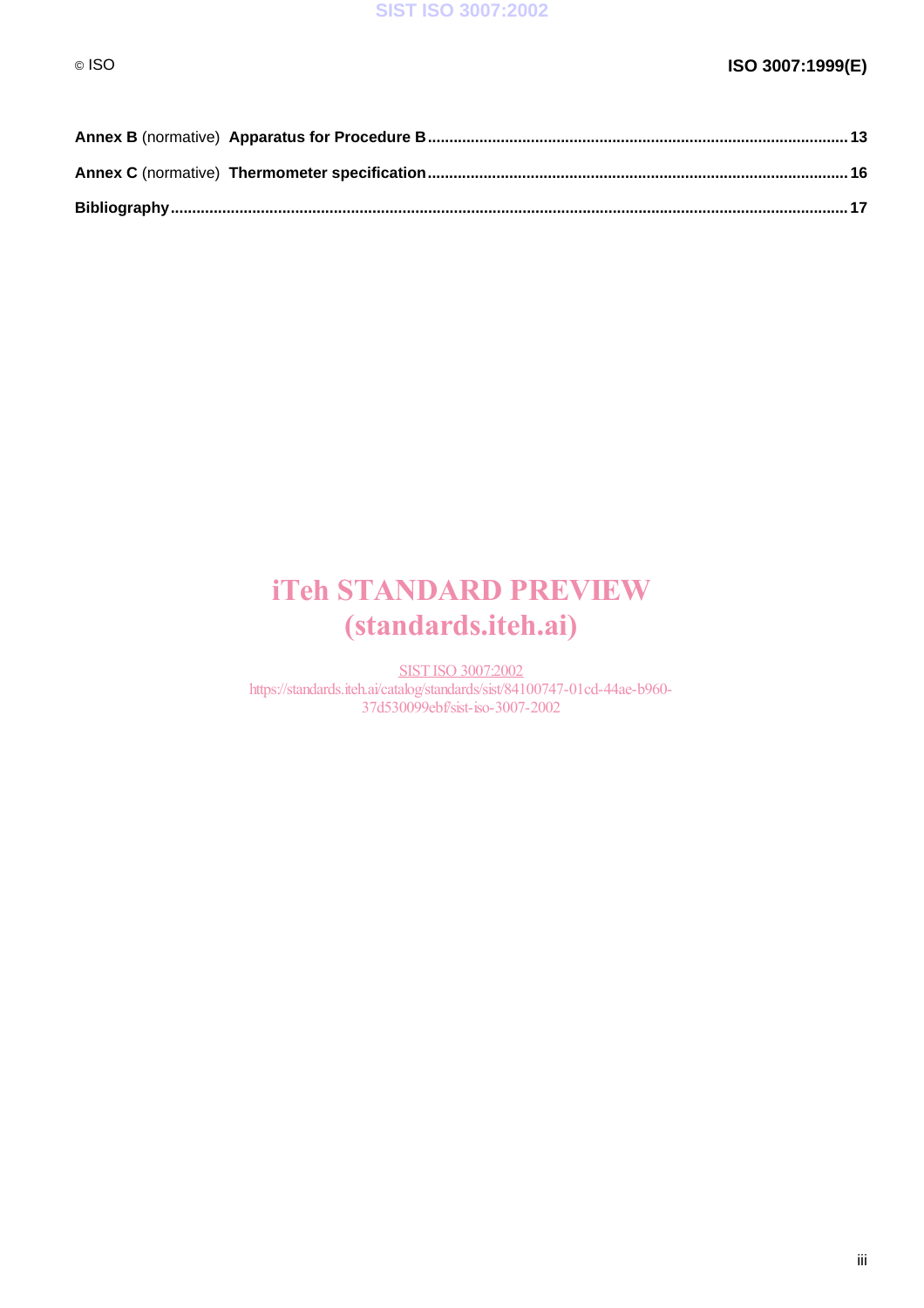# **Foreword**

ISO (the International Organization for Standardization) is a worldwide federation of national standards bodies (ISO member bodies). The work of preparing International Standards is normally carried out through ISO technical committees. Each member body interested in a subject for which a technical committee has been established has the right to be represented on that committee. International organizations, governmental and non-governmental, in liaison with ISO, also take part in the work. ISO collaborates closely with the International Electrotechnical Commission (IEC) on all matters of electrotechnical standardization.

International Standard are drafted in accordance with the rules given in the ISO/IEC Directives, Part 3.

Draft International Standards adopted by the technical committees are circulated to the member bodies for voting. Publication as an International Standard requires approval by at least 75 % of the member bodies casting a vote.

International Standard ISO 3007 was prepared by Technical Committee ISO/TC 28, Petroleum products and lubricants.

This third edition cancels and replaces the second edition (ISO 3007:1986), of which it constitutes a technical revision.

Annexes A, B and C form an integral part of this International Standard. iTeh STANDARD PREVIEW (standards.iteh.ai)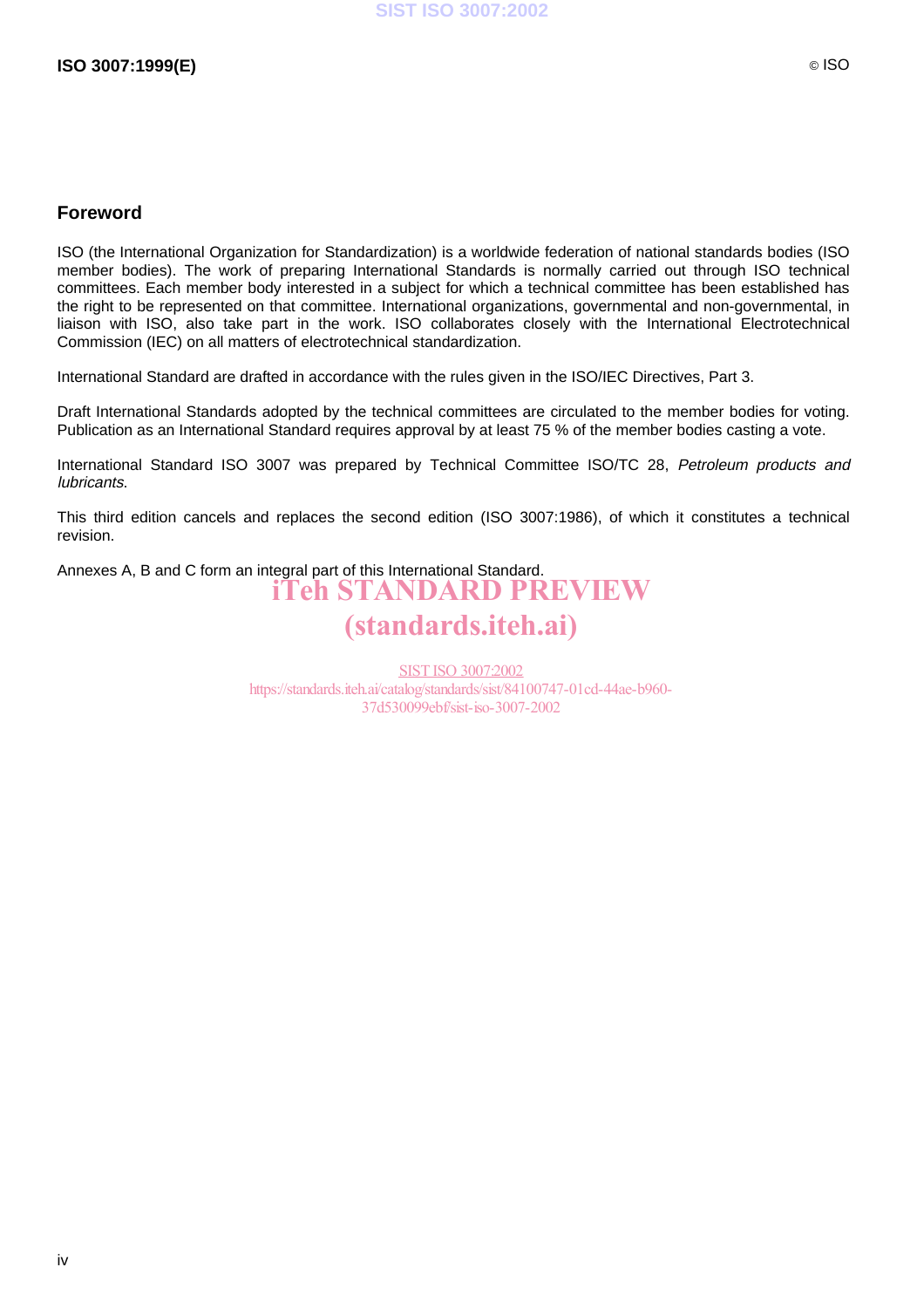# **Petroleum products and crude petroleum — Determination of vapour pressure — Reid method**

**WARNING — The use of this International Standard may involve hazardous materials, operations and equipment. This International Standard does not purport to address all of the safety problems associated with its use. It is the responsibility of the user of this International Standard to establish appropriate safety and health practices and determine the applicability of regulatory limitations prior to use.**

# **1 Scope**

This International Standard specifies a method for the determination of the vapour pressure of liquid petroleum products consisting of essentially or wholly of hydrocarbon components, or containing oxygenated hydrocarbons of specific types and at specified maximum concentrations. The method does not apply outside these concentration levels, nor to any blends containing methanol or other oxygenated hydrocarbons not covered in note 1.

NOTE 1 The maximum concentration of ethers containing 5 or more carbon atoms is 15 % (*V*/*V*), and for ethanol is 10 % (*V/V*). For higher alcohols, the maximum concentration is  $\widetilde{Y}$  ( $\widetilde{X}$   $\widetilde{Y}$   $\widetilde{Y}$   $\widetilde{Y}$   $\widetilde{Y}$   $\widetilde{Y}$   $\widetilde{Y}$   $\widetilde{Y}$   $\widetilde{Y}$   $\widetilde{Y}$   $\widetilde{Y}$   $\widetilde{Y}$   $\widetilde{Y}$   $\widetilde{Y}$   $\widetilde{Y}$ 

NOTE 2 For the purposes of this International Standard, the term "%(V/V") is used to represent the volume fraction of a<br>material. material.

For petroleum products containing methanol, or other oxygenated hydrocarbons outside the scope of note 1, a dry vapour-pressure test method should be used. For liquefied petroleum gases 1, SQ 4256 should be used. The test method may be applied to volatile crude<sub>/ </sub>petroleum with a vapour pressure exceeding 10 kPa, although the precision has not been evaluated.

Four procedures are described in this International Standard. Procedures A and B are alternative apparatus configurations for products with a Reid vapour pressure up to 180 kPa, Procedure C is applied to liquid products with a Reid vapour pressure above 180 kPa, and Procedure D applies to aviation gasolines with a Reid vapour pressure of approximately 50 kPa.

Vapour pressure is an important physical property of volatile liquids, and has critical performance implications for automotive and aviation gasolines. Vapour pressure is also one of the properties affecting atmospheric evaporation, and is therefore increasingly used in regulations relating to emissions and air quality control. Vapour pressure is also a critical property limiting the performance and safety of operation of equipment during transfer operations.

NOTE Because the external atmospheric pressure is counteracted by the atmospheric pressure initially in the vapour chamber, the Reid vapour pressure is approximately the "absolute" vapour pressure at 37,8 °C. The Reid vapour pressure differs from the true vapour pressure of the sample owing to slight vaporization of the sample and the pressure of water vapour and air in the confined space.

# **2 Normative reference**

The following normative document contains provisions which, through reference in this text, constitute provisions of this International Standard. For dated references, subsequent amendments to, or revisions of, such publications do not apply. However, parties to agreements based on this International Standard are encouraged to investigate the possibility of applying the most recent edition of the normative document indicated below. For undated references, the latest edition of the normative document referred to applies. Members of ISO and IEC maintain registers of currently valid International Standards.

ISO 3170:1988, Petroleum liquids — Manual sampling.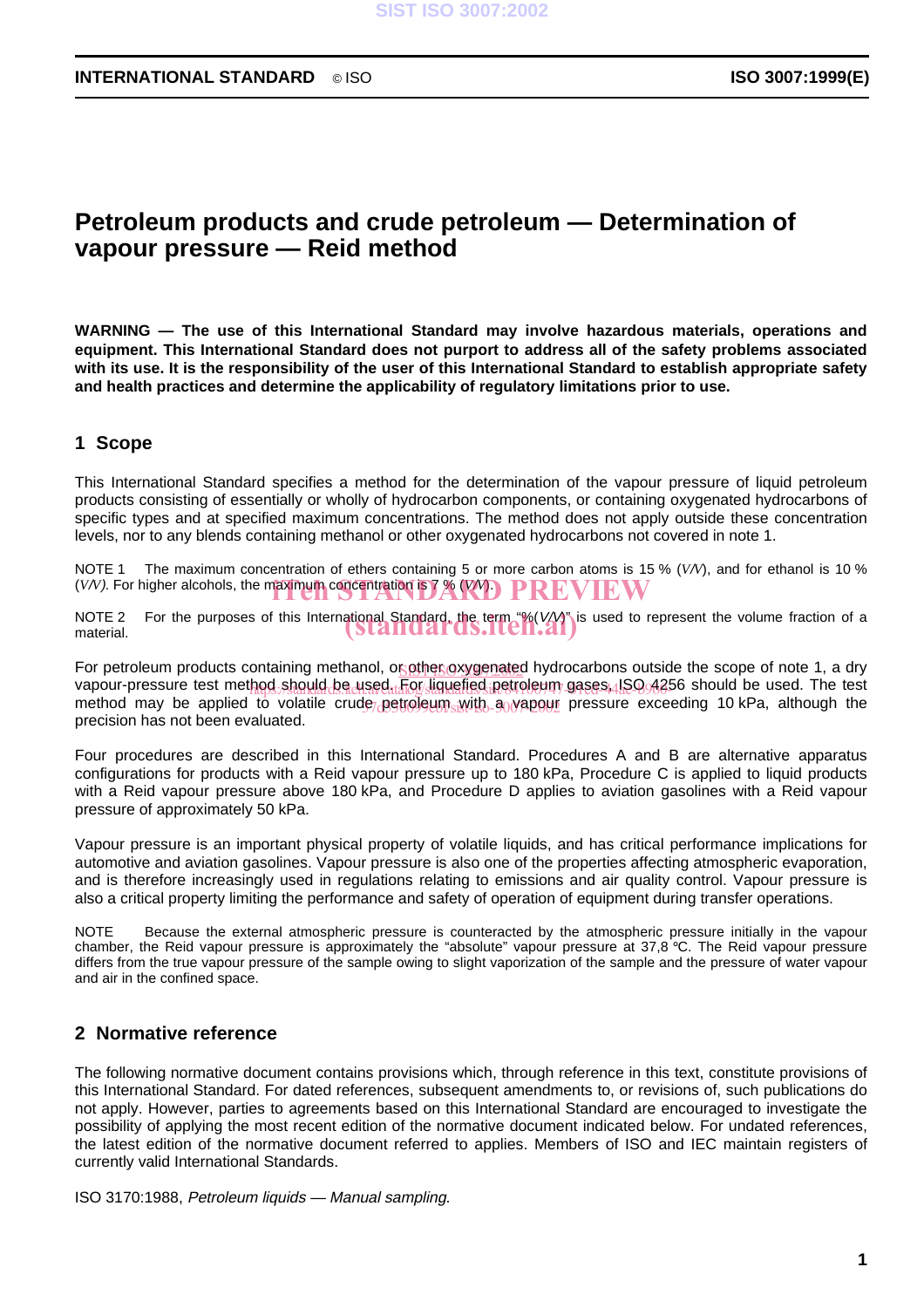# **3 Term and definition**

For the purposes of this International Standard, the following term and definition applies.

### **3.1**

# **Reid vapour pressure**

absolute vapour pressure exerted by a liquid under the specific conditions of test temperature, vapour:liquid ratio, and air and water saturation described in this International Standard

# **4 Principle**

The liquid chamber of the Reid vapour-pressure apparatus is filled with the chilled sample and connected to the vapour chamber that has been preheated to 37,8 °C. The assembled apparatus is immersed in a bath at 37,8 °C until constant pressure is observed. The pressure reading, corrected if necessary, is the Reid vapour pressure.

# **5 Apparatus**

The apparatus for Procedures A, C and D is described in annex A. The apparatus for Procedure B is described in annex B.

**5.1 Cooling bath**, to cool the samples to 0 °C to 1 °C and the liquid chamber to below 5 °C. An ice water bath or a refrigerator, with freezer compartment, are suitable.

NOTE Solid carbon dioxide is not a suitable cooling medium due to its solubility in gasolines, which may lead to erroneous results. (standards.iteh.ai)

#### **6 Samples and sampling** SIST ISO 3007:2002 https://standards.iteh.ai/catalog/standards/sist/84100747-01cd-44ae-b960-

**6.1** The extreme sensitivity of vapour-pressure measurements to losses through evaporation and the resulting 37d530099ebf/sist-iso-3007-2002

changes in composition, is such as to require the utmost precaution and the most meticulous care in the taking and handling of samples.

**6.2** Unless otherwise specified, the samples shall be obtained by the procedures described in ISO 3170.

NOTE The taking of automatic in-line samples is not recommended for this International Standard, unless a variablevolume sample receiver is used. The use of a fixed-volume receiver, pressurized or not, may result in light-end loss from the product.

**6.3** For procedures A, B and D, the sample containers shall be of 1 litre capacity, and shall be filled to 70 % to 80 % capacity with the sample. For Procedure C, the sample container shall be of a minimum of 0,5 litre capacity.

NOTE With agreement between all the parties concerned, smaller samples, down to 0,3 litre minimum, may be taken when sampling inerted vessels for vapour-pressure measurement exclusively. These samples should be placed in sample containers with the ullage requirements specified in 6.3. Precision on samples of less than that specified in 6.3 has not been determined.

**6.4** Sample containers shall be leak-free. Discard containers found to have any visible leak, and obtain a new sample.

**6.5** Official samples frequently require specific sampling arrangements, including a separate sample for the Reid vapour-pressure determination, and possibly the presence of a cooling bath or an insulated carrier at the sampling site (see also the note to 6.3). Regulations and/or specifications shall be consulted for any special instructions for sampling before samples are taken.

**6.6** In all cases, protect the samples between the sampling point and the cooling bath (5.1) from excessive heat.

**6.7** The Reid vapour-pressure determination shall be performed on the first test portion withdrawn from the sample container. The remaining sample in the container shall not be used for a second determination. If necessary, obtain a new sample.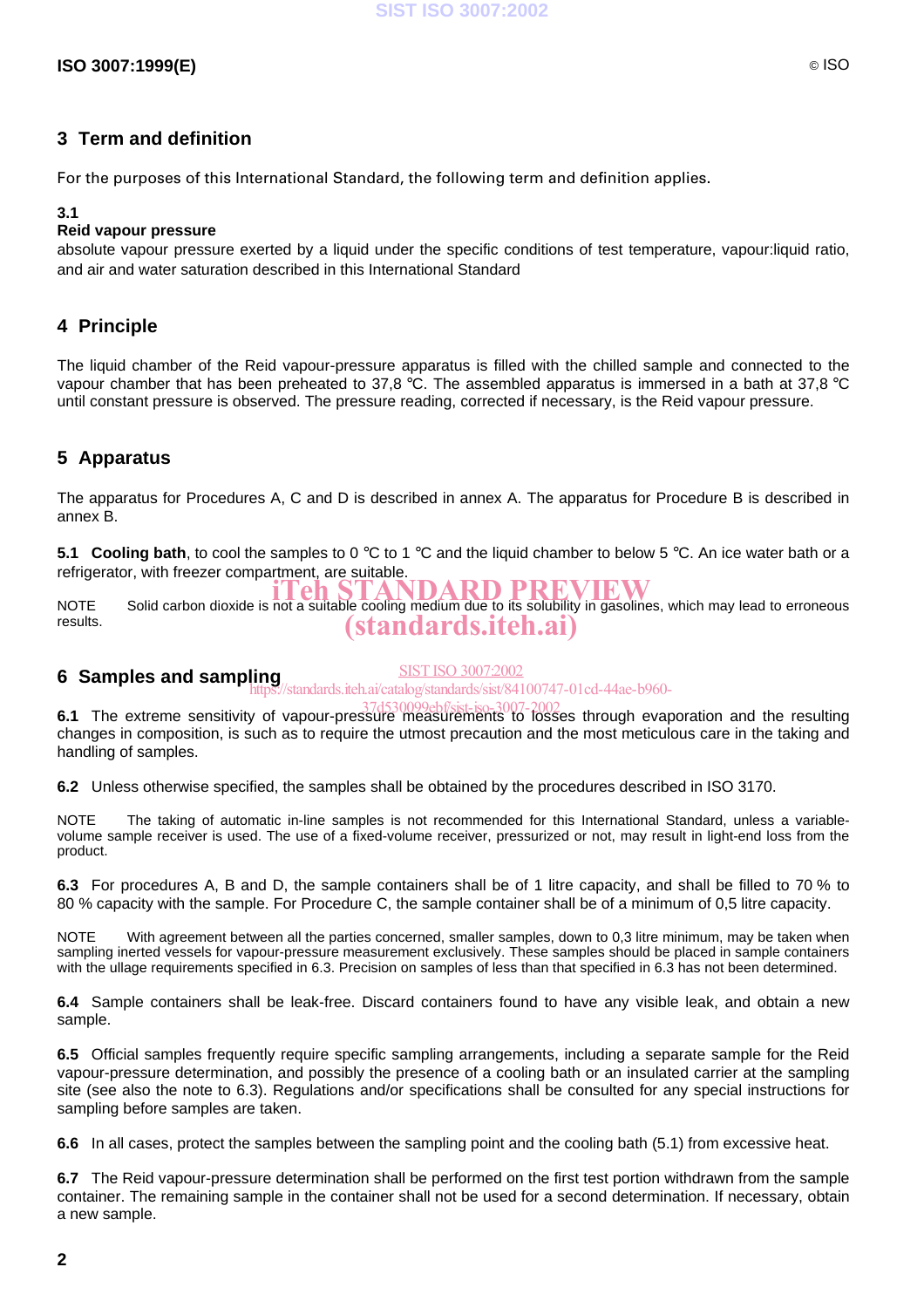**6.8** The sample container and its contents shall be cooled to 0 °C to 1 °C before opening. Sufficient time to reach this temperature shall be ensured by direct measurement of the temperature of a similar liquid in a like container placed in the cooling bath at the same time as the sample.

# **7 Sample preparation**

**7.1** With the sample at a temperature of 0 °C to 1 °C, remove the sample container from the cooling bath and wipe dry with absorbent material. Verify that the container is 70 % to 80 % full, either by visual examination if the container is transparent, or, if the container is not transparent, by the use of a suitable gauge.

**7.2** If the container is less than 70 % full, discard the sample. If the container is more than 80 % full, pour out enough sample to bring the volume in the container to within the 70 % to 80 % range. Under no circumstances shall any sample poured out be returned to the container.

**7.3** Reseal the container if necessary, and replace it in the cooling bath for a sufficient time for the temperature to equilibrate to 0 °C to 1 °C.

**7.4** For Procedures A, B and D only, remove the sample container from the cooling bath at 0 °C to 1 °C, open it momentarily, reseal it, and shake it vigorously for 10 s to 20 s. Return it to the bath for a minimum of 2 min. Repeat this procedure twice more, and then return the sample to the cooling bath until ready for sample transfer.

**7.5** For procedure C, do not disturb the sample in the cooling bath until it is removed for sample transfer.

# 8 Apparatus preparati<mark>on eh STANDARD PREVIEW</mark>

### **8.1 Liquid chamber**

Completely immerse the open liquid chamber in an upright position in the cooling bath (5.1) for at least 10 min until it reaches a temperature below a CC<sub>us</sub>Fier Procedures A, B, and D74lso immerse the sample transfer connection (A.5 and Figure 1) for the same cooling period.  $30099$ ebf/sist-iso-3007-2002

(standards.iteh.ai)

NOTE The freezer compartment of the refrigerator may be used to minimize the time required.

### **8.2 Vapour chamber**

The purged (see 11.1 to 11.3) vapour chamber and pressure sensor shall be connected together and placed in a water bath (A.3) at 37.8 °C to a depth that ensures that at least 25 mm of water is above the highest level of the vapour chamber. Keep it in the water bath for a minimum of 10 min, and do not remove it until the liquid chamber has been filled with sample.

# **9 Sample transfer**

**9.1** For Procedures A, B and D, remove the chilled sample container from the cooling bath (5.1), uncap it, and insert the chilled transfer connection (see Figure 1). Remove the liquid chamber from the cooling bath or refrigerator, empty it, or confirm that it is empty by inversion, and place it rapidly over the sample delivery tube of the transfer connection. Invert the entire system rapidly, so that the liquid chamber is upright with the end of the delivery tube extending to approximately 6 mm of the bottom of the liquid chamber. Fill the liquid chamber to overflowing, ensuring that the sample is free of air bubbles by lightly tapping the liquid chamber against the work surface. Withdraw the delivery tube from the liquid chamber while allowing the sample to continue flowing up to complete withdrawal. Figure 2 illustrates the above operations.

**CAUTION — Ensure that suitable containment of excess sample is provided, and that no potential ignition sources are adjacent. Make suitable provision for the safe disposal of excess sample.**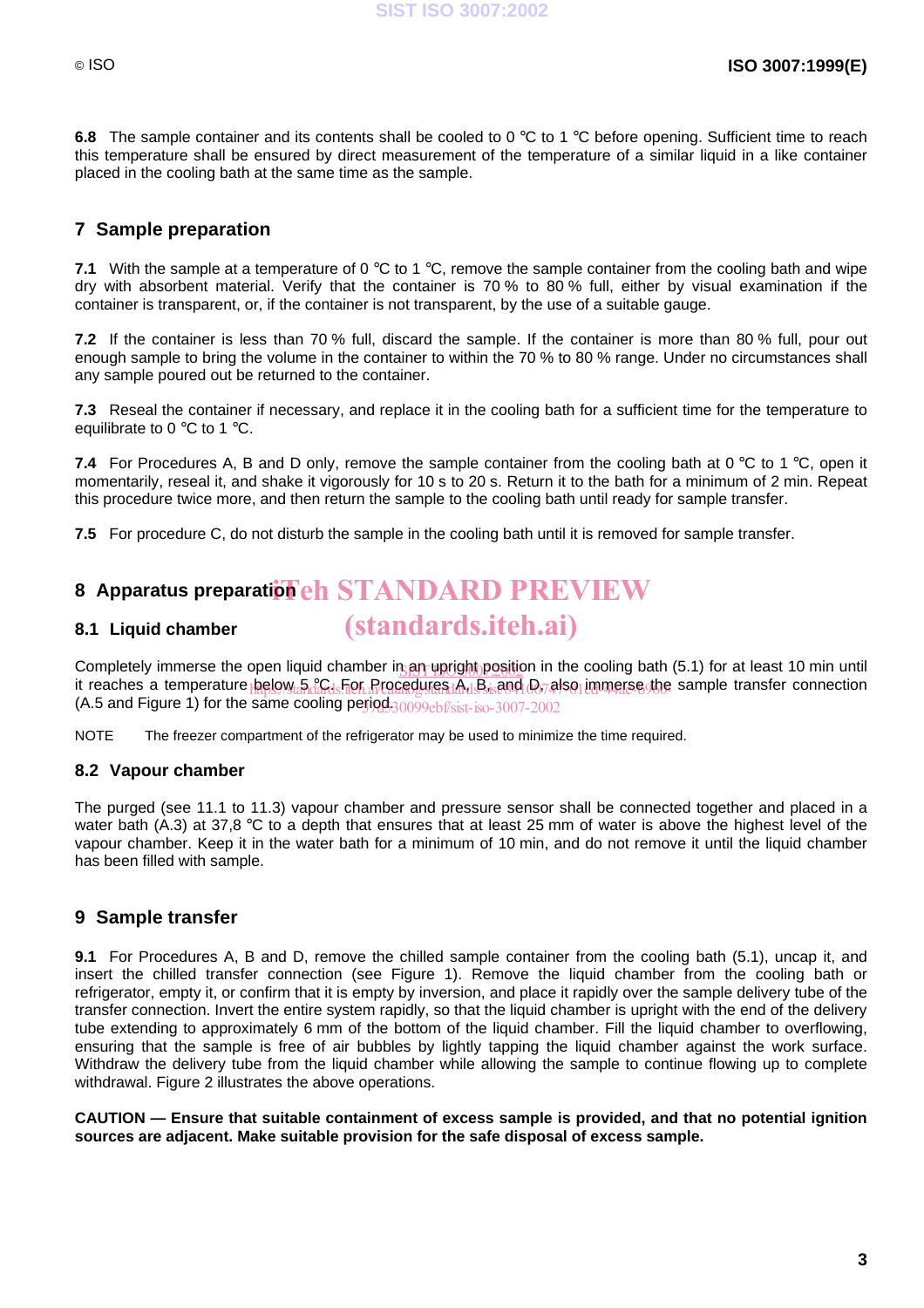

### **Key**

- 1 Delivery tube
- 2 Stopper
- 3 Sampling tube

**Figure 1 — Sample transfer connection**



#### **Key**

- 1 Chilled sample transfer connection
- 2 Chilled liquid chamber
- 3 Vapour
- 4 Liquid
- 5 Chilled sample

# **Figure 2 — Simplified outline of sample transfer for Procedures A, B and D**